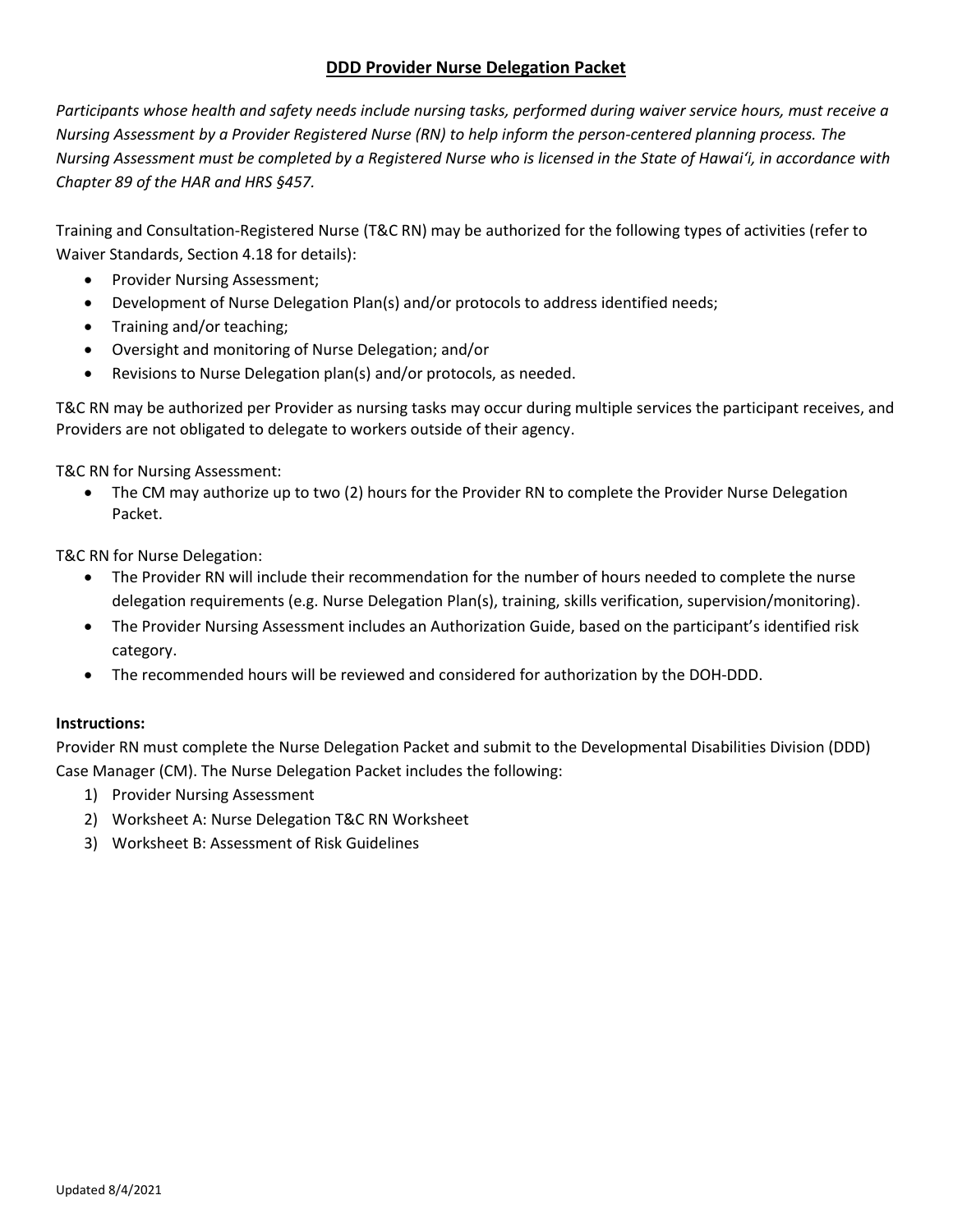# **PROVIDER NURSING ASSESSMENT**

| 1. Background Information                                                                               |                                                                                                  |                                                        |  |  |
|---------------------------------------------------------------------------------------------------------|--------------------------------------------------------------------------------------------------|--------------------------------------------------------|--|--|
| Date:                                                                                                   |                                                                                                  | <b>RN Provider Agency:</b>                             |  |  |
| <b>Participant Name:</b>                                                                                |                                                                                                  | <b>Provider RN conducting</b><br>the nurse assessment: |  |  |
| <b>Date of Birth:</b>                                                                                   |                                                                                                  | <b>CMB Unit &amp; CM:</b>                              |  |  |
| <b>Guardian (if applicable):</b>                                                                        |                                                                                                  | <b>Residential Setting:</b>                            |  |  |
| <b>Health Plan:</b>                                                                                     |                                                                                                  |                                                        |  |  |
| <b>Medical History: (Include diagnoses)</b>                                                             |                                                                                                  |                                                        |  |  |
| Medical Stability: (Include all risk factors, precautions, hospitalizations, and AERs in the past year) |                                                                                                  |                                                        |  |  |
| <b>Diet/Nutrition:</b>                                                                                  |                                                                                                  |                                                        |  |  |
| <b>Durable Medical Equipment/Medical Supplies:</b>                                                      |                                                                                                  |                                                        |  |  |
|                                                                                                         | Medications / Allergies: (Include medication name, indication, dose, route & ordering physician) |                                                        |  |  |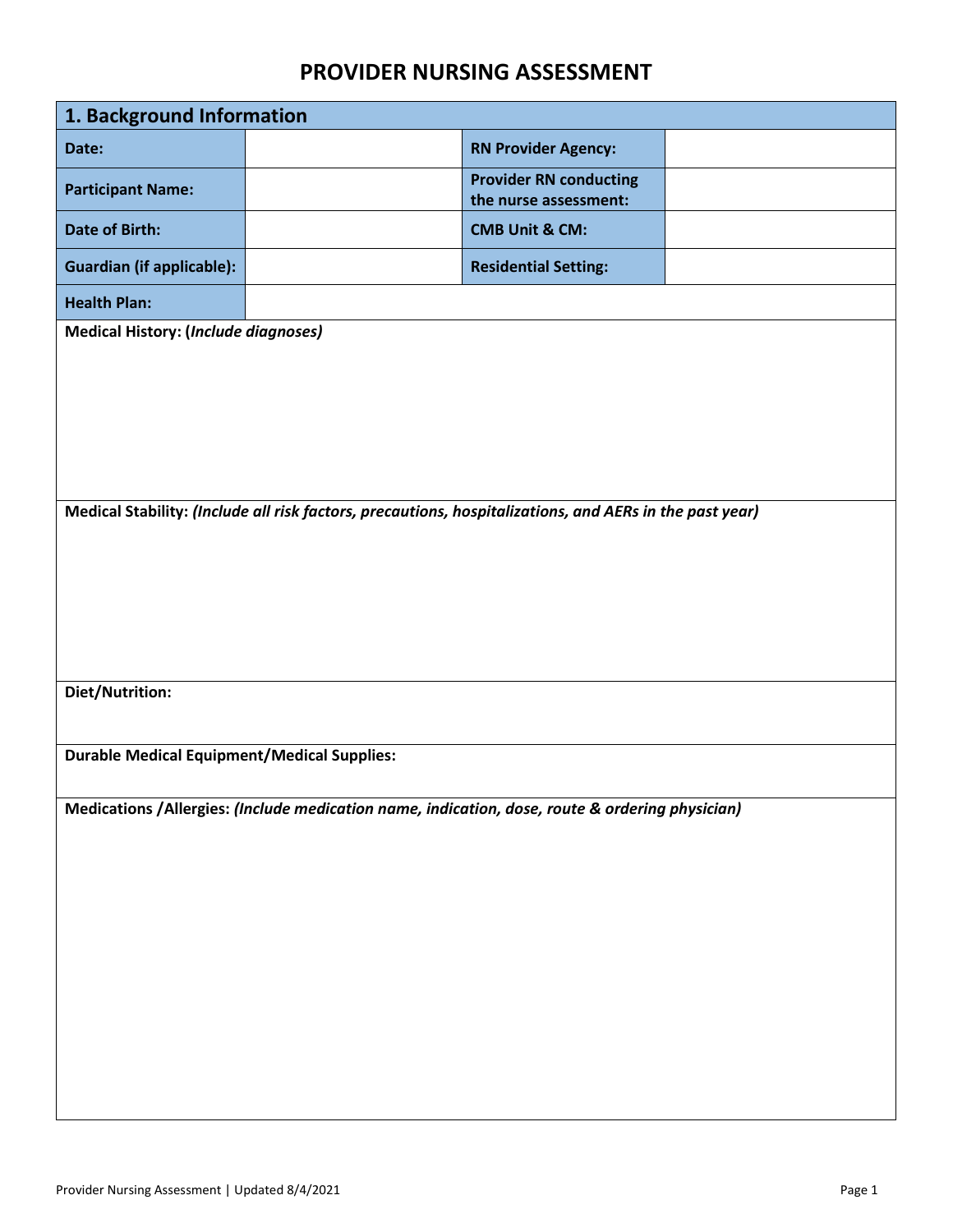| 2. Identification of Nursing Tasks & Person(s) Responsible |                                                                                                   |                                                                                                                                                                                                                                           |                                                                                                                                                             |  |  |
|------------------------------------------------------------|---------------------------------------------------------------------------------------------------|-------------------------------------------------------------------------------------------------------------------------------------------------------------------------------------------------------------------------------------------|-------------------------------------------------------------------------------------------------------------------------------------------------------------|--|--|
| <b>Nursing</b><br>Task(s)<br>(See<br>Worksheet A)          | List person(s) tasks are<br>being delegated to &<br>service(s) settings tasks<br>are delegated in | Assessment of person(s) completing task(s)<br>(RN is responsible for ensuring person being<br>delegated to possess the skills and<br>knowledge to perform the activity)                                                                   | RN authorization of<br>task delegation<br>(If "No" provide reason<br>such as skilled nursing<br>activity only - must be<br>performed by RN,<br>other, etc.) |  |  |
| Task #1:                                                   | Person(s) and Service(s):                                                                         | $\Box$ RN determines the person(s) is able to<br>perform task.<br>$\Box$ RN determines that the person(s) is<br>unable to perform task and will not                                                                                       | $\Box$ Yes - task will be<br>delegated.<br>$\Box$ No - Reason:                                                                                              |  |  |
|                                                            |                                                                                                   | delegate. Please specify the identified<br>person(s) & reasons for not delegating:                                                                                                                                                        |                                                                                                                                                             |  |  |
| <b>Task #2:</b>                                            | Person(s) and Service(s):                                                                         | $\Box$ RN determines the person(s) is able to<br>perform task.<br>$\Box$ RN determines that the person(s) is<br>unable to perform task and will not<br>delegate. Please specify the identified<br>person(s) & reasons for not delegating: | $\Box$ Yes - task will be<br>delegated.<br>$\square$ No - Reason:                                                                                           |  |  |
| Task #3:                                                   | Person(s) and Service(s):                                                                         | $\Box$ RN determines the person(s) is able to<br>perform task.<br>$\Box$ RN determines that the person(s) is<br>unable to perform task and will not<br>delegate. Please specify the identified<br>person(s) & reasons for not delegating: | $\Box$ Yes - task will be<br>delegated.<br>$\Box$ No - Reason:                                                                                              |  |  |
| Task #4:                                                   | Person(s) and Service(s):                                                                         | $\Box$ RN determines the person(s) is able to<br>perform task.<br>$\Box$ RN determines that the person(s) is<br>unable to perform task and will not<br>delegate. Please specify the identified<br>person(s) & reasons for not delegating: | $\Box$ Yes - task will be<br>delegated.<br>$\Box$ No - Reason:                                                                                              |  |  |
| <b>Task #5:</b>                                            | Person(s) and Service(s):                                                                         | $\Box$ RN determines the person(s) is able to<br>perform task.<br>$\Box$ RN determines that the person(s) is<br>unable to perform task and will not<br>delegate. Please specify the identified<br>person(s) & reasons for not delegating: | $\Box$ Yes - task will be<br>delegated.<br>$\square$ No - Reason:                                                                                           |  |  |
| Task #6:                                                   | Person(s) and Service(s):                                                                         | $\Box$ RN determines the person(s) is able to<br>perform task.<br>$\Box$ RN determines that the person(s) is<br>unable to perform task and will not<br>delegate. Please specify the identified<br>person(s) & reasons for not delegating: | $\Box$ Yes - task will be<br>delegated.<br>$\Box$ No – Reason:                                                                                              |  |  |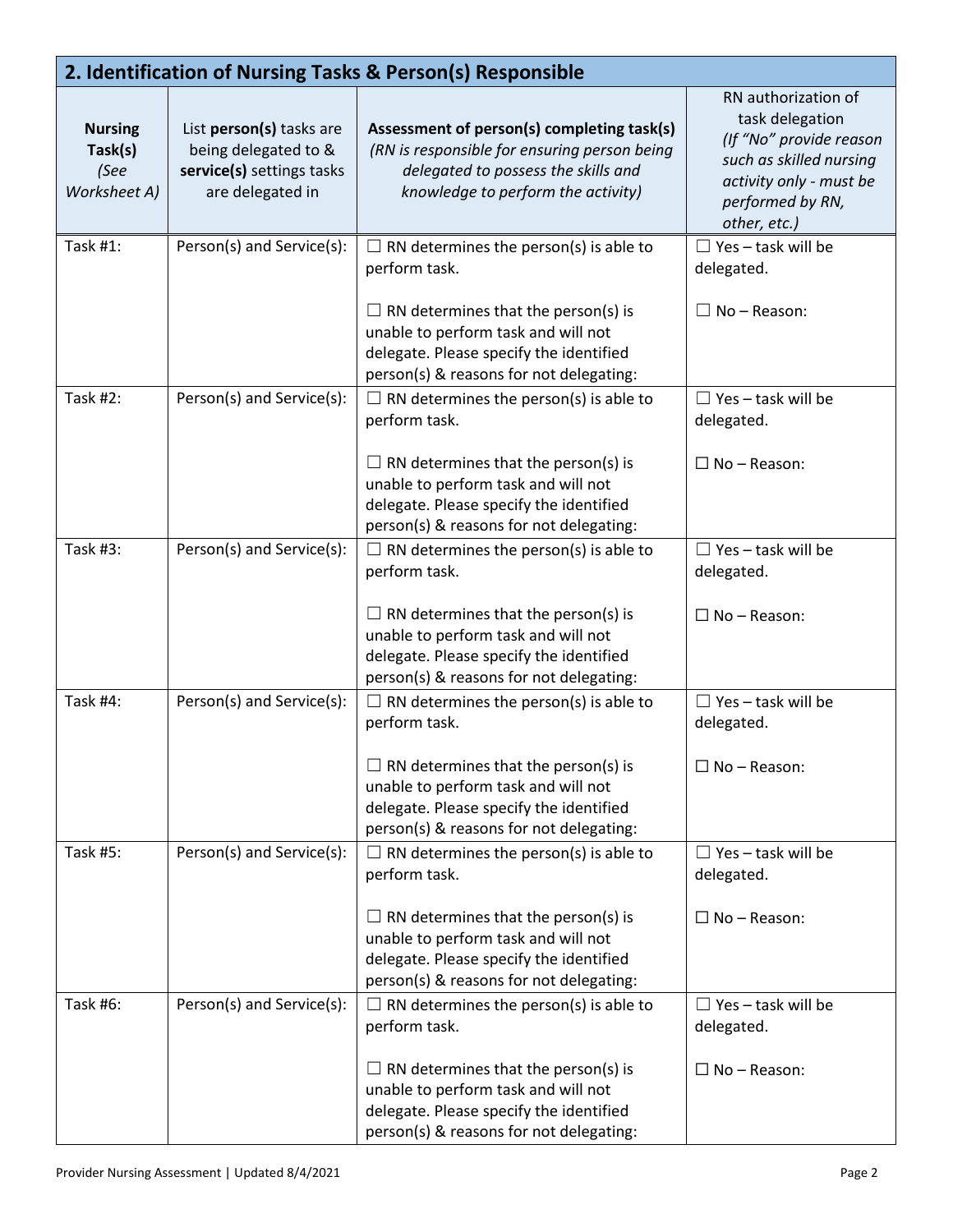| 2. Identification of Nursing Tasks & Person(s) Responsible |                                                                                                   |                                                                                                                                                                         |                                                                                                                                                             |  |  |
|------------------------------------------------------------|---------------------------------------------------------------------------------------------------|-------------------------------------------------------------------------------------------------------------------------------------------------------------------------|-------------------------------------------------------------------------------------------------------------------------------------------------------------|--|--|
| <b>Nursing</b><br>Task(s)<br>(See<br>Worksheet A)          | List person(s) tasks are<br>being delegated to &<br>service(s) settings tasks<br>are delegated in | Assessment of person(s) completing task(s)<br>(RN is responsible for ensuring person being<br>delegated to possess the skills and<br>knowledge to perform the activity) | RN authorization of<br>task delegation<br>(If "No" provide reason<br>such as skilled nursing<br>activity only - must be<br>performed by RN,<br>other, etc.) |  |  |
| Task #7:                                                   | Person(s) and Service(s):                                                                         | $\Box$ RN determines the person(s) is able to<br>perform task.                                                                                                          | $\Box$ Yes - task will be<br>delegated.                                                                                                                     |  |  |
|                                                            |                                                                                                   | $\Box$ RN determines that the person(s) is<br>unable to perform task and will not<br>delegate. Please specify the identified<br>person(s) & reasons for not delegating: | $\Box$ No - Reason:                                                                                                                                         |  |  |
| Task #8:                                                   | Person(s) and Service(s):                                                                         | $\Box$ RN determines the person(s) is able to<br>perform task.                                                                                                          | $\Box$ Yes - task will be<br>delegated.                                                                                                                     |  |  |
|                                                            |                                                                                                   | $\Box$ RN determines that the person(s) is<br>unable to perform task and will not<br>delegate. Please specify the identified<br>person(s) & reasons for not delegating: | $\Box$ No - Reason:                                                                                                                                         |  |  |
| Task #9:                                                   | Person(s) and Service(s):                                                                         | $\Box$ RN determines the person(s) is able to<br>perform task.                                                                                                          | $\Box$ Yes - task will be<br>delegated.                                                                                                                     |  |  |
|                                                            |                                                                                                   | $\Box$ RN determines that the person(s) is<br>unable to perform task and will not<br>delegate. Please specify the identified<br>person(s) & reasons for not delegating: | $\Box$ No - Reason:                                                                                                                                         |  |  |
| Task #10:                                                  | Person(s) and Service(s):                                                                         | $\Box$ RN determines the person(s) is able to<br>perform task.                                                                                                          | $\Box$ Yes - task will be<br>delegated.                                                                                                                     |  |  |
|                                                            |                                                                                                   | $\Box$ RN determines that the person(s) is<br>unable to perform task and will not<br>delegate. Please specify the identified<br>person(s) & reasons for not delegating: | $\Box$ No - Reason:                                                                                                                                         |  |  |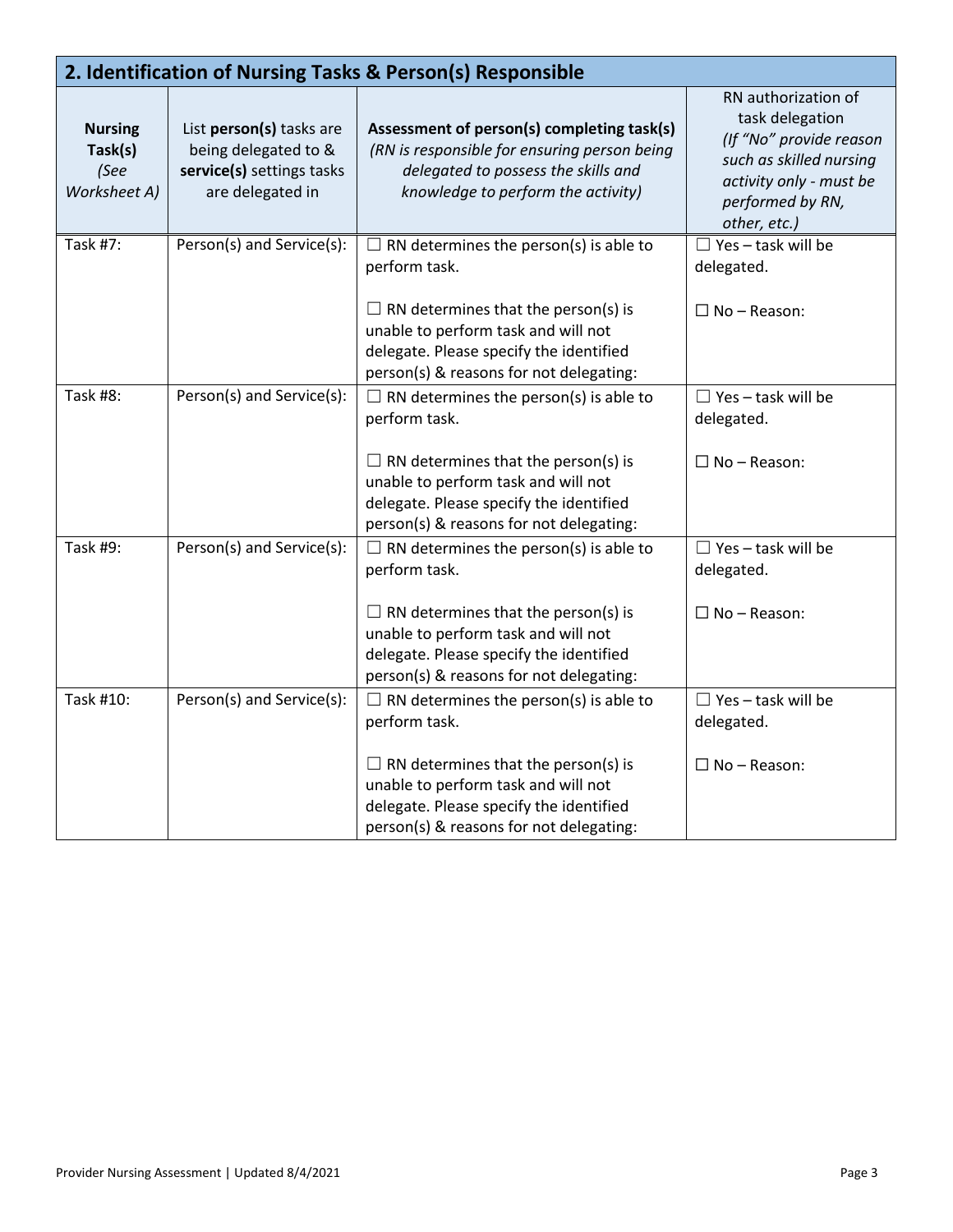| 3. Assessment of Participant's Circumstance |                                                                                                                                                                                                                                                |                                                                                                                                                                                           |  |  |  |
|---------------------------------------------|------------------------------------------------------------------------------------------------------------------------------------------------------------------------------------------------------------------------------------------------|-------------------------------------------------------------------------------------------------------------------------------------------------------------------------------------------|--|--|--|
|                                             |                                                                                                                                                                                                                                                | RN may consider the participant's medical stability, condition, and<br>the situation, etc. when assessing the participant's circumstance.                                                 |  |  |  |
| <b>Category Risk Determination</b>          |                                                                                                                                                                                                                                                | <b>Recommended Hours for T&amp;C for Nurse Delegation</b><br>(Recommended hours will be reviewed and considered for authorization by the<br>DOH-DDD. Please enter the recommended hours.) |  |  |  |
| (Apply Criteria in Worksheet B)             | Enter Provider RN's recommendation for hours needed<br><b>Authorization Guide</b><br>to complete the nurse delegation requirements (Nurse<br>(Per plan year)<br>Delegation Plan(s), training, skills verification,<br>supervision/monitoring). |                                                                                                                                                                                           |  |  |  |
| $\Box$ Category 1 (Low Risk)                | Up to 4<br>hours annually                                                                                                                                                                                                                      |                                                                                                                                                                                           |  |  |  |
| Category 2 (Moderate Risk)                  | Up to 6<br>hours annually                                                                                                                                                                                                                      |                                                                                                                                                                                           |  |  |  |
| <b>Category 3 (High Risk)</b>               | Up to $12$<br>hours annually                                                                                                                                                                                                                   |                                                                                                                                                                                           |  |  |  |
| <b>Category 4 (Highest Risk)</b>            | Up to $24$<br>hours annually                                                                                                                                                                                                                   |                                                                                                                                                                                           |  |  |  |
| <b>RN Comments:</b>                         |                                                                                                                                                                                                                                                |                                                                                                                                                                                           |  |  |  |

| 4. Supervision/Monitoring Requirements                                                                                                                                                                                                                                                                                                                                                                                   |                                                                                                                                                                                     |  |  |  |  |
|--------------------------------------------------------------------------------------------------------------------------------------------------------------------------------------------------------------------------------------------------------------------------------------------------------------------------------------------------------------------------------------------------------------------------|-------------------------------------------------------------------------------------------------------------------------------------------------------------------------------------|--|--|--|--|
| The RN must conduct, at a minimum, quarterly face-to-face visits with the participant and person being delegated to<br>and other supervision/monitoring activities needed, based on the Nursing Assessment. RN may assess if more frequent<br>supervision/monitoring requirements are needed based on RN assessment. (See Waiver Provider Standards Manual,<br>Section 4.18 – Training & Consultation for more details.) |                                                                                                                                                                                     |  |  |  |  |
| <b>Supervision/Monitoring</b><br>Requirements (based on<br><b>Provider Nursing Assessment)</b>                                                                                                                                                                                                                                                                                                                           | Quarterly face-to-face visits sufficient<br>ш<br>Other frequency supervision/monitoring recommendation. Please enter your<br>recommended frequency for supervision/monitoring here: |  |  |  |  |
| <b>RN Rationale/Comments</b>                                                                                                                                                                                                                                                                                                                                                                                             |                                                                                                                                                                                     |  |  |  |  |

| 5. Provider RN Additional Comments/Notes                                                           |  |  |  |  |
|----------------------------------------------------------------------------------------------------|--|--|--|--|
| <b>Comments/Notes</b><br>(If applicable, RN may provide<br>any additional relevant<br>information) |  |  |  |  |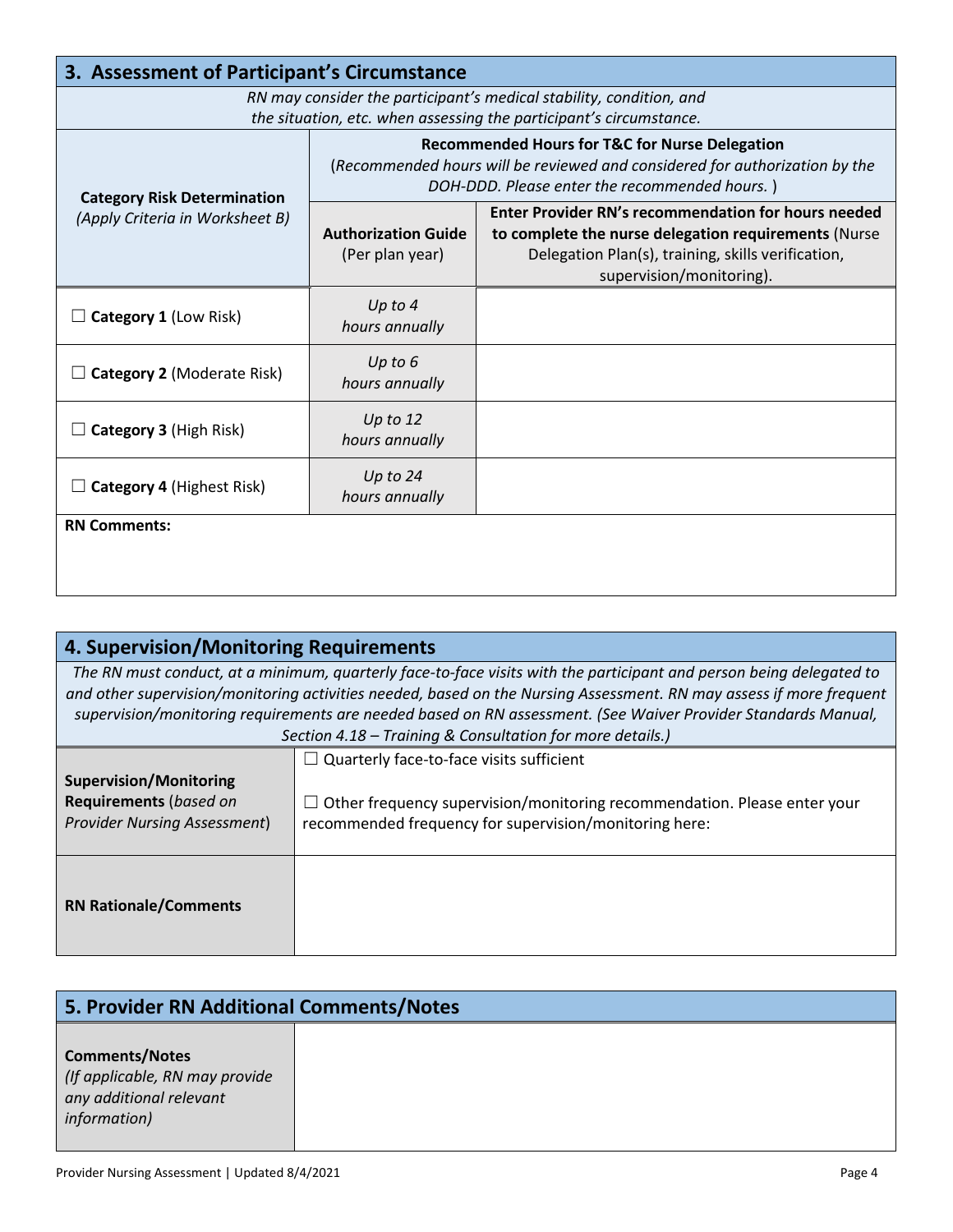| :======================= FOR DDD INTERNAL USE ONLY ============================ |            |                           |  |  |
|---------------------------------------------------------------------------------|------------|---------------------------|--|--|
| <b>DDD RN REVIEWER</b>                                                          |            |                           |  |  |
|                                                                                 | $\Box$ Yes | <b>Approved Hours:</b>    |  |  |
| <b>AUTHORIZATION</b>                                                            | $\Box$ No  | <b>Recommended Hours:</b> |  |  |
| <b>Comments:</b>                                                                |            |                           |  |  |
|                                                                                 |            |                           |  |  |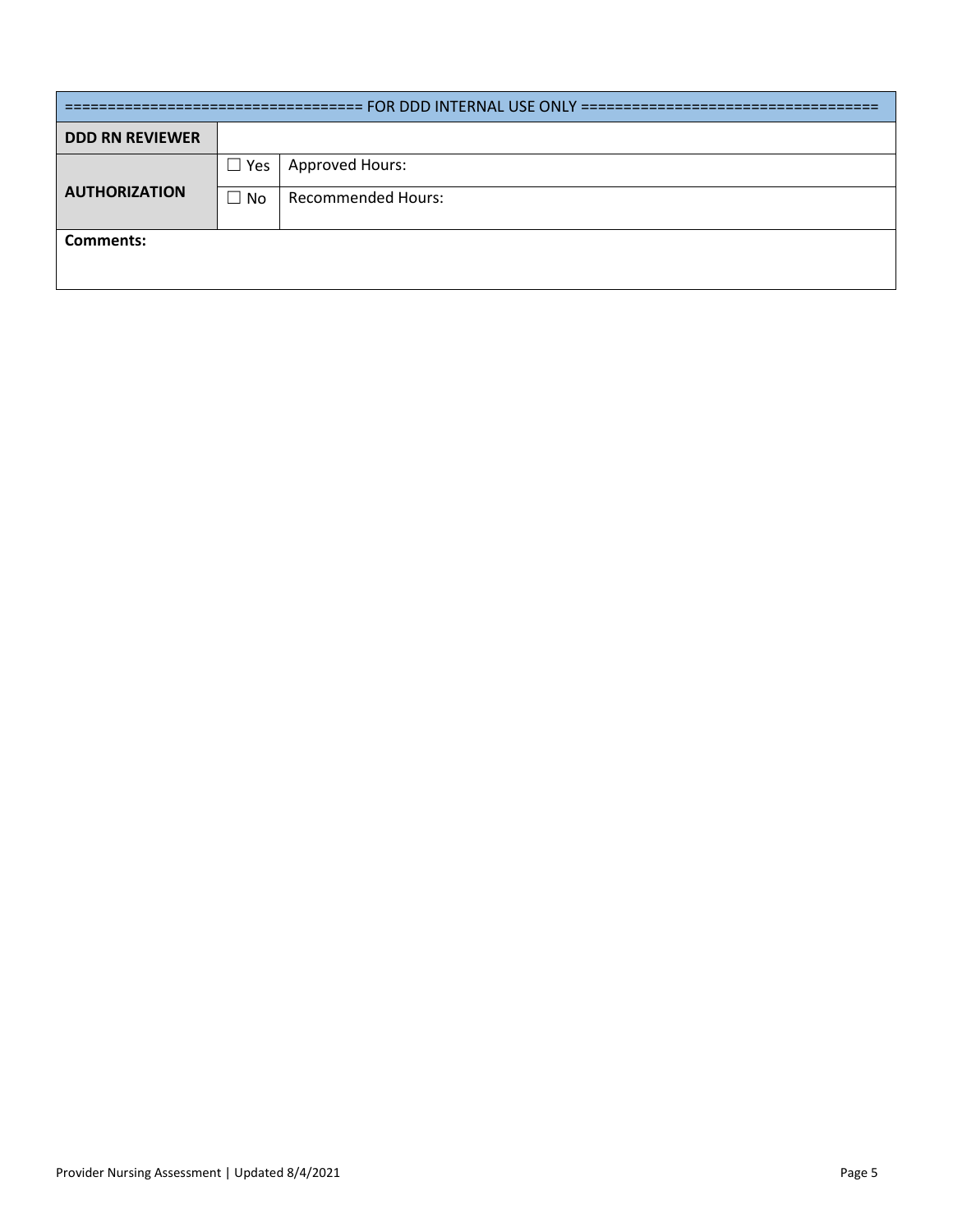## **Worksheet A: Nurse Delegation, Training & Consultation – Registered Nurse (T&C – RN) Worksheet**

Participant Name: Date:

Instructions for Worksheet:

- 1. Use the table below to identify which services are being provided to the participant that require RN delegation and oversight.
- 2. Under each service the participant receives, indicate the agency provider authorized to provide the service.
- 3. Check off whether the RN delegation activity is provided under that specific service.

Note: Many of the activities are broken down into specific tasks and/or amounts in order to consistently identify factors considered in determining participant's risk category.

|                                                                                        | <b>Services</b>                      | Service(s) under which RN Delegated activities are being performed. |                   |        |                   |              |  |
|----------------------------------------------------------------------------------------|--------------------------------------|---------------------------------------------------------------------|-------------------|--------|-------------------|--------------|--|
| <b>RN Delegated</b><br><b>Activities</b>                                               | provided by:                         | <b>ADH/CLS-G</b>                                                    | <b>ResHab</b>     | CLS-I  | <b>Respite</b>    | <b>PAB</b>   |  |
|                                                                                        | Provider:                            |                                                                     |                   |        |                   |              |  |
| Medication Assistance - PRN only                                                       |                                      | П                                                                   | П                 | $\Box$ | П                 | П            |  |
| Medication Assistance - ongoing                                                        |                                      | $\Box$                                                              | П                 | П      | $\Box$            | П            |  |
|                                                                                        | Medication Administration - PRN only | П                                                                   | П                 | $\Box$ | $\Box$            | П            |  |
| <b>Medication Administration -</b><br>via oral administration (1-5 meds)               |                                      | П                                                                   | П                 | $\Box$ | $\Box$            | П            |  |
| Medication Administration -<br>via oral administration (6-10 meds)                     |                                      | П                                                                   | $\vdash$          | П      | П                 | $\mathsf{L}$ |  |
| Medication Administration -<br>via oral administration (11 or more<br>meds)            |                                      | П                                                                   | П                 | П      | П                 | П            |  |
| <b>Medication Administration -</b><br>via topical administration                       |                                      | $\Box$                                                              | $\Box$            | $\Box$ | $\Box$            | П            |  |
| <b>Medication Administration -</b><br>via rectal administration                        |                                      | П                                                                   | П                 | $\Box$ | П                 | П            |  |
| Medication Administration -<br>via G/J-Tube (1-5 meds)                                 |                                      | П                                                                   | $\Box$            | $\Box$ | $\Box$            | $\Box$       |  |
| Medication Administration -<br>via G/J-Tube (6 or more meds)                           |                                      | $\Box$                                                              | П                 | $\Box$ | $\Box$            | $\Box$       |  |
| Medication Administration -<br>via pre-drawn subcutaneous<br>injections (e.g. insulin) |                                      | $\overline{\phantom{a}}$                                            | $\vert \ \ \vert$ | $\Box$ | $\vert \ \ \vert$ | $\mathsf{L}$ |  |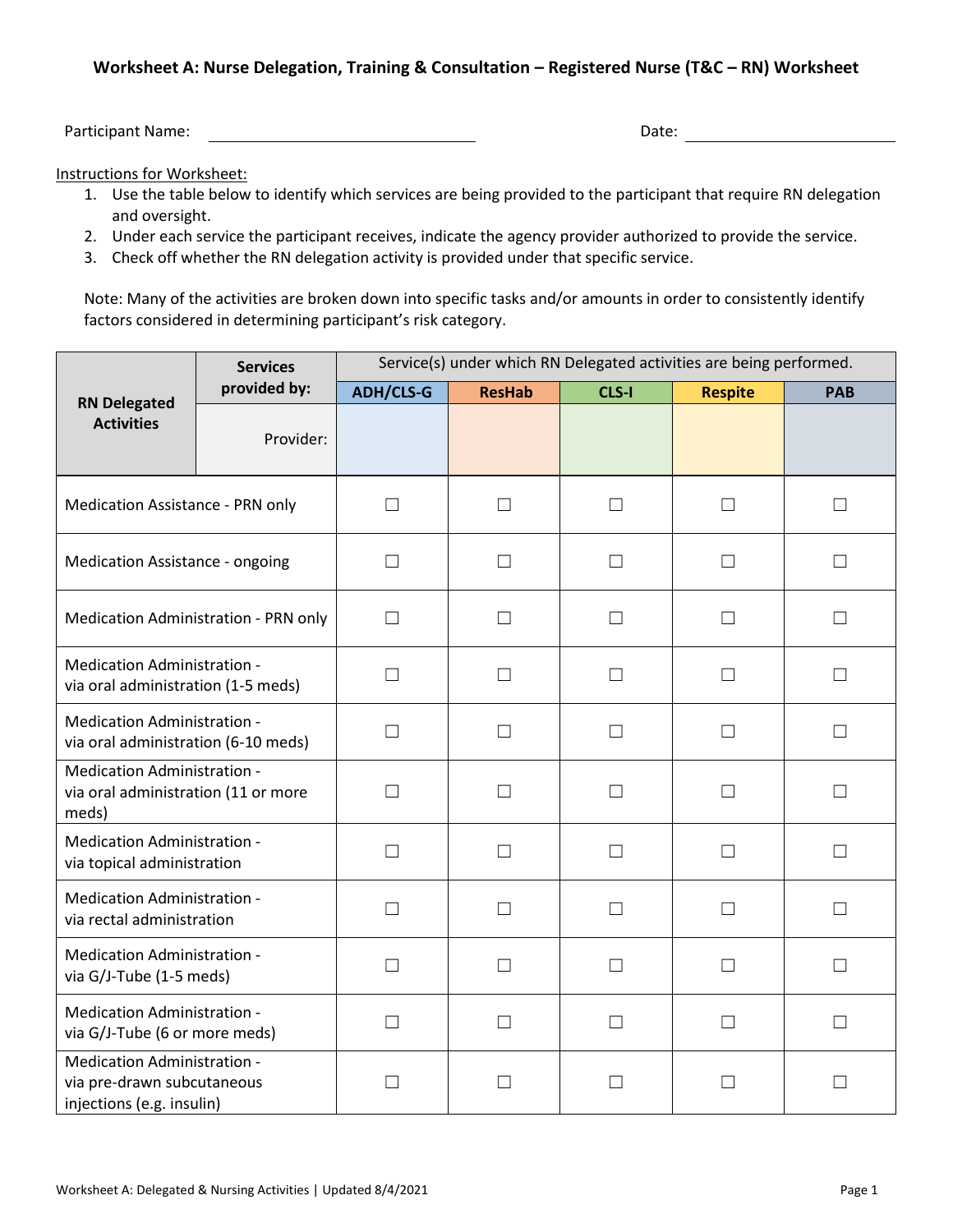|                                                                                                           | <b>Services</b> | Service(s) under which RN Delegated activities are being performed. |                   |                   |                   |                          |
|-----------------------------------------------------------------------------------------------------------|-----------------|---------------------------------------------------------------------|-------------------|-------------------|-------------------|--------------------------|
| <b>RN Delegated</b>                                                                                       | provided by:    | <b>ADH/CLS-G</b>                                                    | <b>ResHab</b>     | CLS-I             | <b>Respite</b>    | <b>PAB</b>               |
| <b>Activities</b>                                                                                         | Provider:       |                                                                     |                   |                   |                   |                          |
| Medication Administration -<br>via pre-drawn intramuscular injection<br>(e.g. epi-pen given as first aid) |                 | П                                                                   | $\vert \ \ \vert$ | $\Box$            | $\Box$            | $\mathsf{L}$             |
| Medication Administration -<br>via Nebulizer (inhalation therapy)                                         |                 |                                                                     | $\Box$            | П                 | П                 | $\overline{\phantom{a}}$ |
| Cough Assist w/ Suctioning                                                                                |                 |                                                                     |                   | $\vert \ \ \vert$ | ΓI                |                          |
| Chest Physiotherapy                                                                                       |                 | $\vert \ \ \vert$                                                   | $\vert \ \ \vert$ | $\Box$            | $\vert \ \ \vert$ | $\Box$                   |
| Suctioning - Oropharyngeal<br>(when done separately from cough<br>assist)                                 |                 | $\vert \ \ \vert$                                                   | $\Box$            | $\Box$            | $\Box$            | $\mathsf{L}$             |
| G/J Tube - Bolus feeds                                                                                    |                 | $\Box$                                                              | $\vert \ \ \vert$ | П                 | $\Box$            | $\Box$                   |
| G/J Tube - Continuous                                                                                     |                 | $\Box$                                                              | $\vert \ \ \vert$ | $\Box$            | $\Box$            | $\overline{\phantom{a}}$ |
| $G/J$ Tube - site care                                                                                    |                 | $\vert \ \ \vert$                                                   | $\vert \ \ \vert$ | П                 | $\Box$            | $\overline{\phantom{a}}$ |
| <b>Glucose Monitoring</b>                                                                                 |                 | П                                                                   | П                 | П                 | $\Box$            | $\vert \ \ \vert$        |
| Oxygen Monitoring - Pulse Oximeter<br>spot checks                                                         |                 | $\vert \ \ \vert$                                                   | ГΙ                | $\vert \ \ \vert$ | $\vert \ \ \vert$ | $\mathcal{L}$            |
| Oxygen Monitoring - Pulse Oximeter<br>continuous monitoring                                               |                 | П                                                                   | П                 | П                 | П                 | П                        |
| Oxygen Therapy - Oxygen<br>mask/cannula application                                                       |                 | П                                                                   | П                 | $\Box$            | П                 | П                        |
| <b>Foley Urinary Catheterization</b>                                                                      |                 | $\Box$                                                              | $\Box$            | $\Box$            | $\Box$            | $\Box$                   |
| <b>Straight Urinary Catheterization</b>                                                                   |                 | П                                                                   | П                 | П                 | П                 | $\Box$                   |
| Suprapubic Catheter Care                                                                                  |                 | $\Box$                                                              | П                 | П                 | $\Box$            | П                        |
| Apnea Care and Monitoring -<br>BIPAP/CPAP >12 hours/day                                                   |                 | $\Box$                                                              | $\vert \ \ \vert$ | $\Box$            | $\Box$            | $\mathbf{I}$             |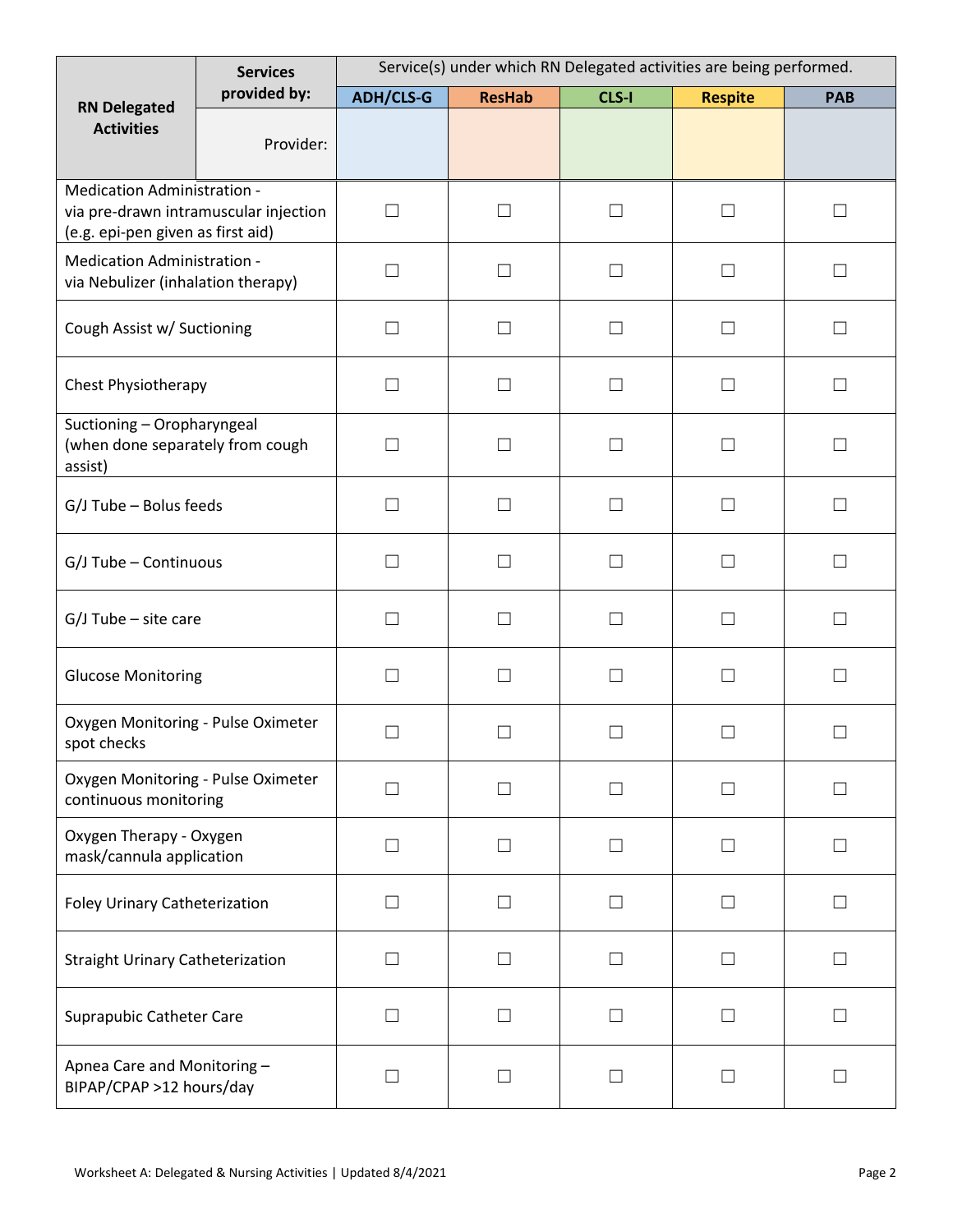|                                                                                | <b>Services</b> | Service(s) under which RN Delegated activities are being performed. |                   |       |                |            |
|--------------------------------------------------------------------------------|-----------------|---------------------------------------------------------------------|-------------------|-------|----------------|------------|
| <b>RN Delegated</b><br><b>Activities</b>                                       | provided by:    | <b>ADH/CLS-G</b>                                                    | <b>ResHab</b>     | CLS-I | <b>Respite</b> | <b>PAB</b> |
|                                                                                | Provider:       |                                                                     |                   |       |                |            |
| Apnea Care and Monitoring -<br>BIPAP/CPAP <12 hours/day                        |                 |                                                                     | $\vert \ \ \vert$ |       |                |            |
| Ileostomy/Colostomy care                                                       |                 |                                                                     | $\mathcal{L}$     |       |                |            |
| <b>Tracheostomy Care</b>                                                       |                 | П                                                                   | П                 |       |                |            |
| Wound Care - Simple<br>(for wounds, burns, ulcers using dry<br>gauze and tape) |                 | П                                                                   | П                 |       |                |            |
| Other (specify):                                                               |                 | П                                                                   | П                 |       |                |            |
| Other (specify):                                                               |                 | П                                                                   | П                 |       |                |            |
| Other (specify):                                                               |                 |                                                                     |                   |       |                |            |

**For Reference:** The following tasks do not require T&C RN since it can only be performed by a RN or LPN under supervision of a RN.

| <b>Skilled Nursing Activities</b><br>(Activities cannot be delegated)                                                    | <b>SN Care Currently</b><br><b>Being Provided</b> |
|--------------------------------------------------------------------------------------------------------------------------|---------------------------------------------------|
| Medication Administration - via non-prepared subcutaneous injection<br>(drawing up of medications may NOT be delegated)  |                                                   |
| Medication Administration - via non-prepared intramuscular injection<br>(drawing up of medications may NOT be delegated) |                                                   |
| Oxygen Therapy requiring assessment and intervention by a nurse due to instability                                       |                                                   |
| Suctioning - Tracheostomy                                                                                                |                                                   |
| Suctioning - Nasotracheal                                                                                                |                                                   |
| Suctioning - Endotracheal                                                                                                |                                                   |
| Tracheostomy Tube Change (stable trach)                                                                                  |                                                   |
| Wound Care - Complex (requiring sterile dressing changes and RN wound assessment)                                        |                                                   |
| Other (specify):                                                                                                         |                                                   |
| Other (specify):                                                                                                         |                                                   |
| Other (specify):                                                                                                         |                                                   |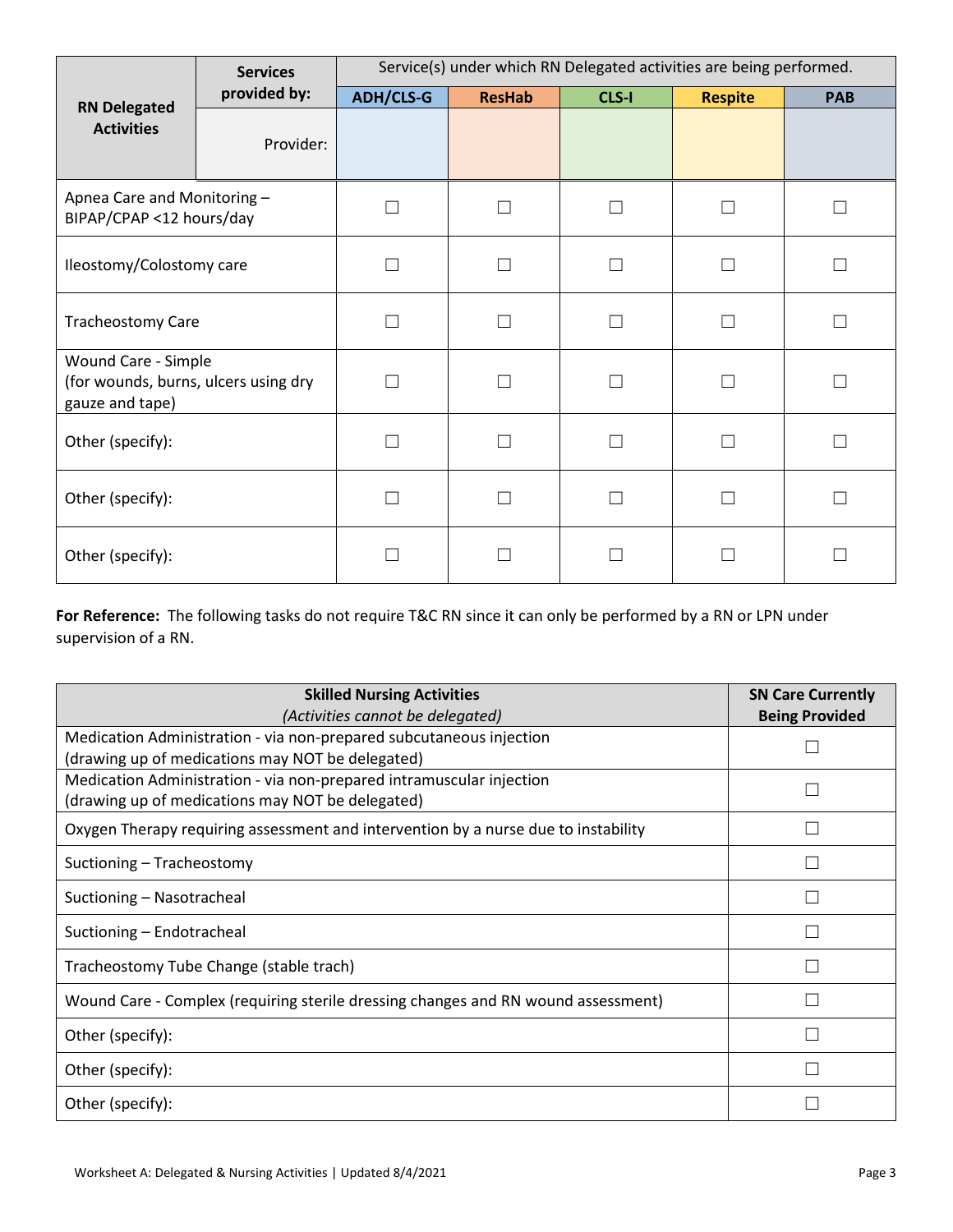### **Worksheet B: Assessment of Risk Guidelines**

Participants should be assigned to a risk category based on information from the Nursing Assessment, if applicable, and factors such as the participant's medical stability, complexity of care, and behavioral or other needs. Examples provided for each category below are intended to assist providers, CMs, unit RNs and unit supervisors, if applicable, with determining which category is most appropriate.

Participants do NOT have to meet all criteria in any given category and participants may fall into different categories depending on their assessed need(s) in different circumstances.

| <b>Indicators of Medical Instability</b><br>(Used to support risk category determination) | <b>Check all that apply</b> |
|-------------------------------------------------------------------------------------------|-----------------------------|
| Frequent reassessment by medical professionals                                            |                             |
| Frequent medication changes or adjustments requiring regular MD and RN review             |                             |
| Inconsistent lab results (waxing/waning) requiring frequent medical follow up             |                             |
| Medical treatment for issue(s) requiring specific precautions                             |                             |
| Administration of narcotic analgesic or psychotropic medication(s)                        |                             |
| Unstable blood sugars requiring sliding scale insulin or titration of medication          | H                           |
| Complicating factors negatively impacting health status                                   |                             |
| Challenging behaviors impacting medical stability                                         |                             |
| Frequent visits to urgent care or emergency room                                          | $\Box$                      |
| Multiple hospitalizations (2 or more hospital admissions within past year)                |                             |
| Multiple AERs related to changes in health condition                                      |                             |
| Other (specify):                                                                          | $\Box$                      |
| Other (specify):                                                                          |                             |
| Other (specify):                                                                          |                             |
| Other (specify):                                                                          |                             |